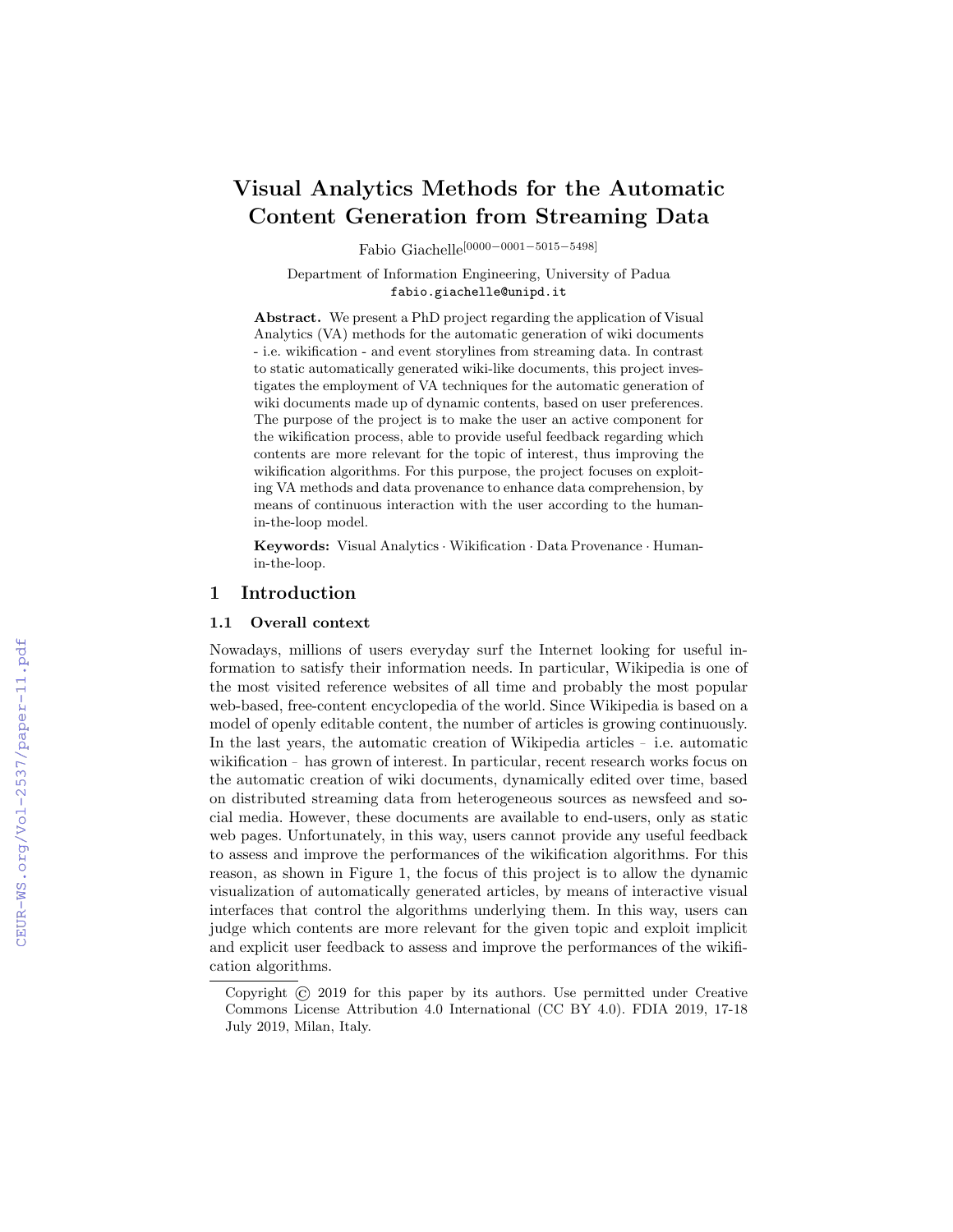<span id="page-1-0"></span>

Fig. 1: Wikification and improved understanding of data by means of visual analytics methods.

# 1.2 State-of-the-art

### Wikification and event storylines generation

The term "wikification" [\[12\]](#page-5-0) refers to the creation of documents containing entities linked to Wikipedia, which represents the target knowledge base. The task of identifying entities in a given text and linking them to a specific knowledge base is known as "entity linking" [\[13\]](#page-5-1). Event storylines, instead, are a chronological reconstruction of a sequence of event happenings over time, related to a topic of interest [\[1\]](#page-5-2). In particular, we consider an "event" something that happens, important or of interest for users. Nowadays, news and information about events are shared mostly through social media. Hence, many research works focus on collecting useful information, from social network services, for the automatic generation of event storylines [\[10\]](#page-5-3). The main idea is to generate event storylines, by the fusion of crowdsourced retrieved data [\[3,](#page-5-4) [7\]](#page-5-5) to grant access to a single automatically generated web page containing all the useful information regarding a specific event of interest. This is a change of paradigm from the retrieval of existing relevant content, to the generation of new documents as a synthesis of the relevant content [\[11\]](#page-5-6). Recent research works have studied new wikification algorithms to create dynamic Wikipedia pages, that are automatically edited based on social activity e.g. in Twitter [\[2\]](#page-5-7). Anyway, these methods do not consider any interaction with the end-user neither in the wikification nor in the consultation phase. Hence, users have no means to dynamically select or exclude some sources or to easily understand where some information is coming from. In addition, no feedback signals are gathered to improve wikification algorithms. For these reasons, this project is focused on the employment of visual analytics techniques to support the human-in-the-loop interaction and the comprehension of data provenance, which is exploited to improve both the wikification and event storylines generation processes.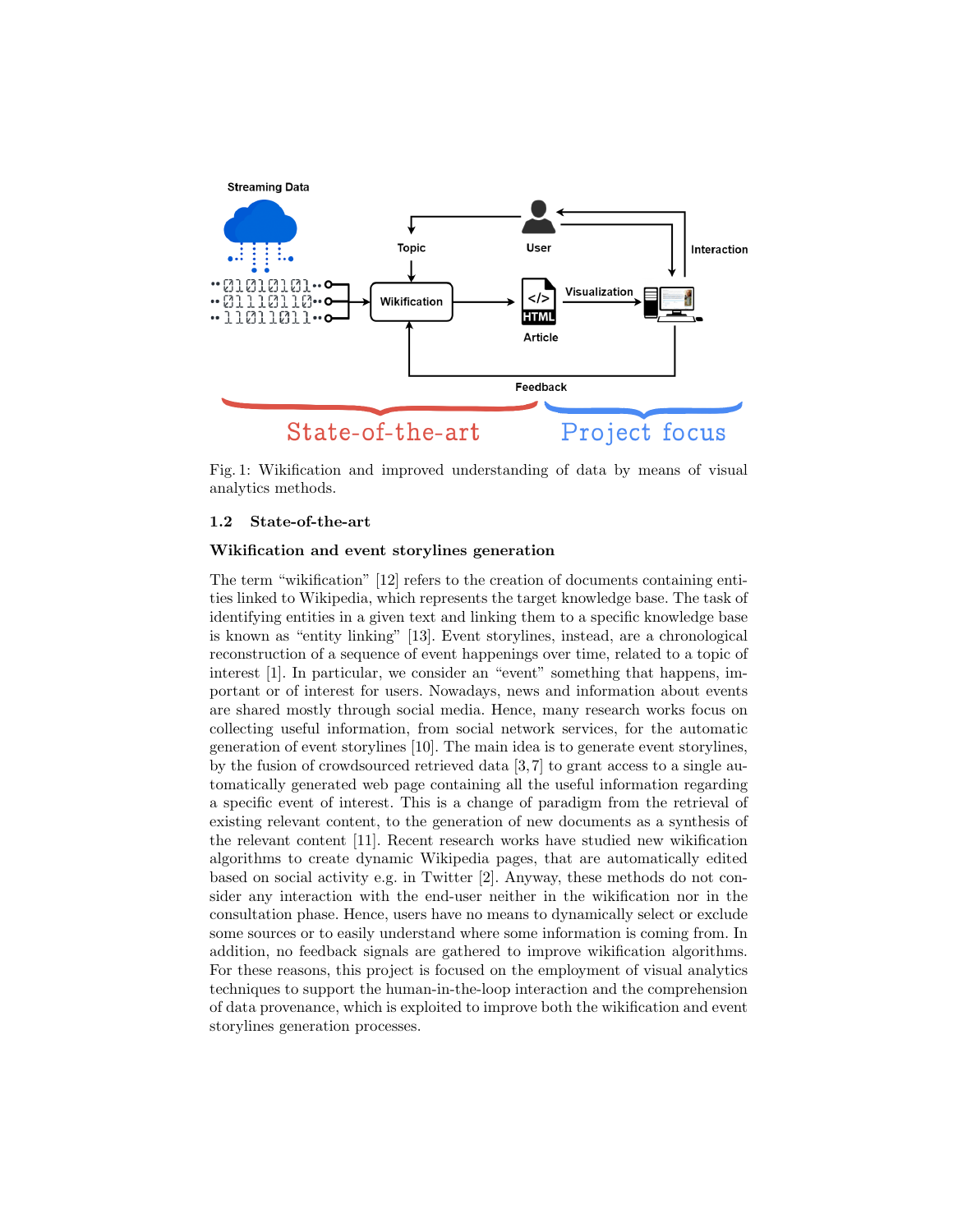### Visual Analytics

Visual Analytics (VA) is "the science of analytical reasoning facilitated by interactive visual interfaces" [\[14\]](#page-5-8). VA integrates information visualization with data and model interaction with the purpose of helping the user to understand data and dynamically modify the algorithms underlying them. Progressive Visual Analytics (PVA) methods allow us to overcome the inefficiencies associated with the traditional "compute-wait-visualize" workflow. Besides, PVA methods allow analysts to inspect partial results of an algorithm without having to wait for the end of the process. The partial results of each stage are shown in the visual interface so that the user can make decisions that influence the progression of the analytical algorithms running in the background [\[6\]](#page-5-9). In Information Retrieval (IR) VA techniques have been applied recently to ease and make experimental evaluation more intuitive [\[4,](#page-5-10)[5\]](#page-5-11). Whereas, despite being a promising and effective approach for dealing with streaming data, PVA has never been used in IR.

# 2 Project objectives

This project aims at developing innovative visual analytics tools to improve the wikification process and storyline generation, by exploiting dynamic and heterogeneous streaming data. Therefore, this project focuses on the employment of visual analytics techniques to support human-in-the-loop interactions and the use of data provenance to improve the quality of the wikification and event storylines generation processes and the user experience. In Figure [1,](#page-1-0) we see the user in the middle of the loop that generates articles. According to the human-in-theloop model, there is a continuous interaction between the user and the visual interface. The system architecture we propose aims at maximizing the human contribution, which is fundamental to assess and improve the performances of the wikification and event storylines generation processes. Hence, we will focus on the application of VA methods, in a human-in-the-loop architecture in which the user feedback is useful to produce dynamic wiki articles that summarize the relevant information regarding a topic. This approach enhances data comprehension and exploits data provenance to reward the sources that provide more relevant and authoritative contents. This represents a change of paradigm, from static automatically generated articles to dynamic ones, in which the user becomes an active component for the improvement of wikification algorithms.

# 3 Research work description

The four main stages of this project are reported as follows:

1. State-of-the-art inspection: This stage focuses on studying the state-ofthe-art of: web crawling, clustering algorithms for streaming data coming from social media, entity linking, wikification, data provenance, human-inthe-loop model and VA methods for dynamic interactive contents and data explainability.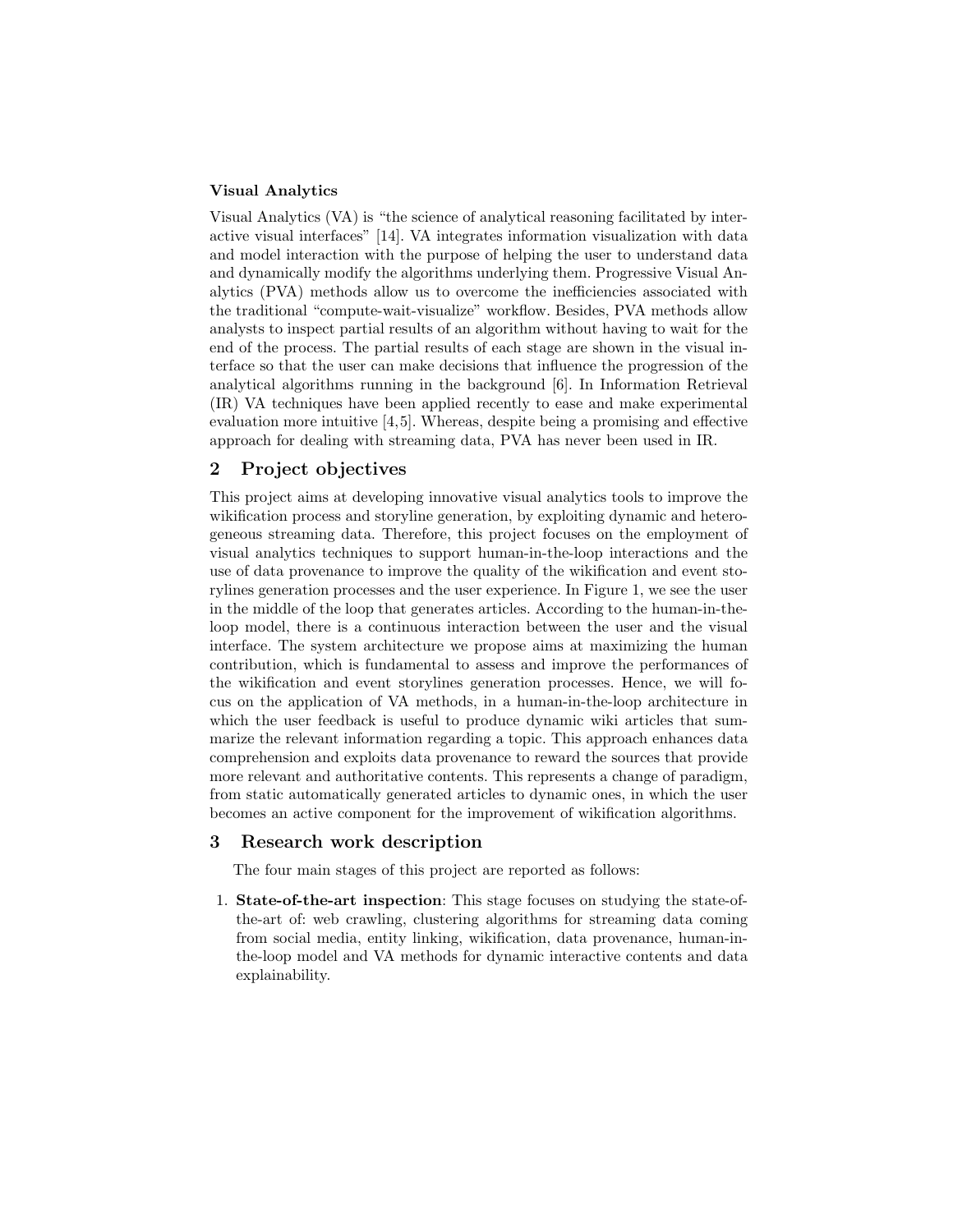<span id="page-3-1"></span>

Fig. 2: Clustering of web crawled streaming data.

- 2. Automatic wikification and event storylines generation: This stage aims at reproducing state-of-the-art wikification algorithms and involves the following tasks (see the left part of Figure [1\)](#page-1-0):
	- Web crawling and gathering of streaming data from social media, information networks and microblogging services.
	- Entity linking to the reference knowledge base. To this end, we will consider the use of relevant ontologies such as  $BabelNet<sup>1</sup>$  $BabelNet<sup>1</sup>$  $BabelNet<sup>1</sup>$ .
	- Clustering of retrieved documents, articles, news and posts. Since streaming data come from heterogeneous multiple sources and information may be duplicated, clustering algorithms are necessary to aggregate semantically related documents. In Figure [2,](#page-3-1) we can see an example of the results for a not well specified query ("Aircraft"): the retrieved documents regard two different domains ("New Aircrafts" and "Ethiopian Airlines crash") and the purpose of clustering algorithms is to assign each document to the appropriate cluster. For clustering purposes, we exploit semantic information to enrich the bag-of-words (BOW) model and create a bag-of-concepts (BOC) document representation [\[8\]](#page-5-12).
	- Event storylines reconstruction. Temporal information is exploited to produce timelines that present event happenings in chronological order. For this purpose, one possible benchmark dataset is presented in [\[16\]](#page-5-13).

# 3. Application of Visual Analytics (VA) methods:

This stage focuses on the application of VA methods to the wikified contents, generated in the previous phase. Therefore, during this stage, new VA tools for the automatic wikification will be developed. Since VA methods

<span id="page-3-0"></span> $\frac{1}{1}$ https://babelnet.org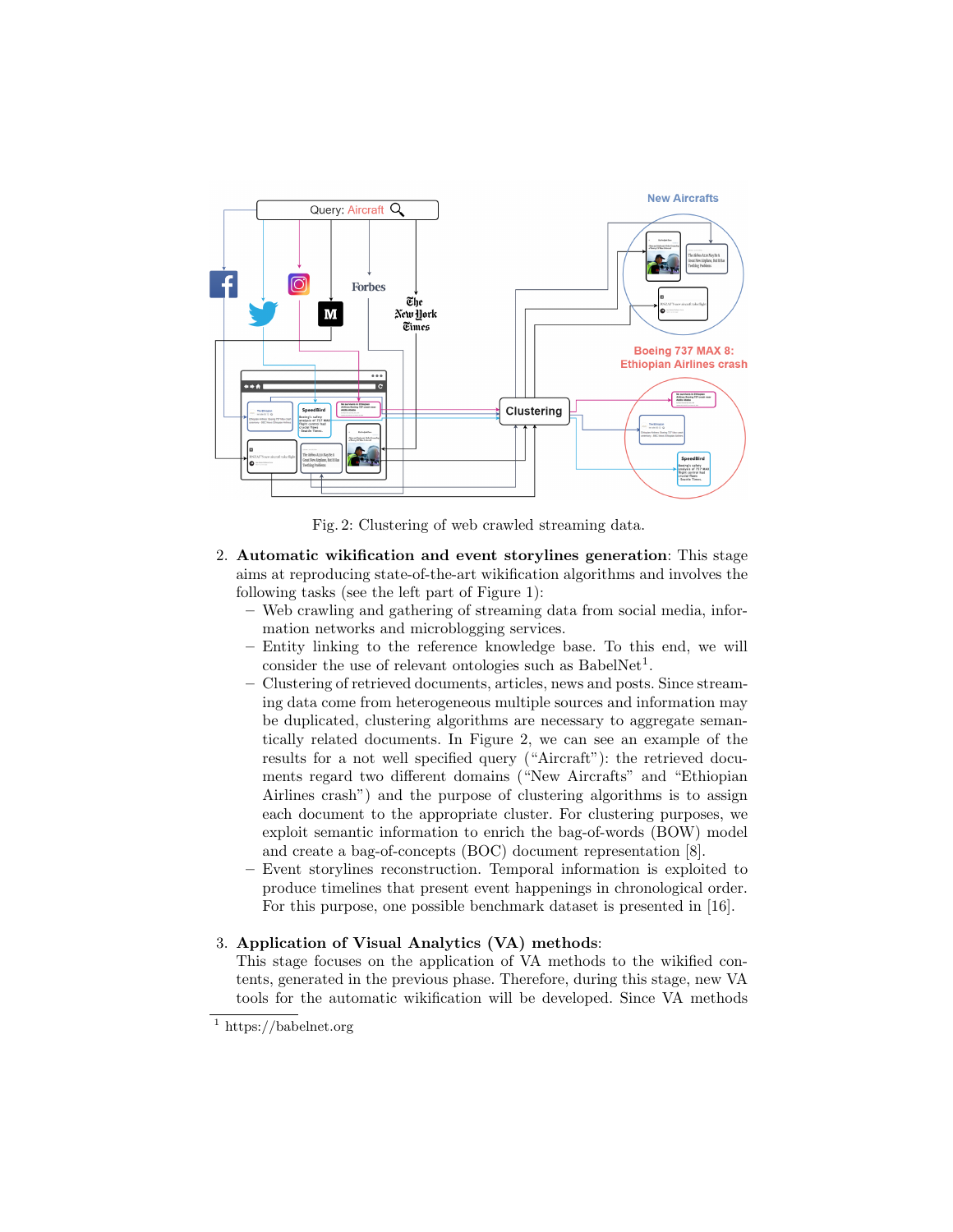rely on the human-in-the-loop model, according to which there is a continuous interaction between the user and the visual interface, VA interfaces play an important role. For this reason, this stage involves the study and development of intuitive VA interfaces designed to provide complete control of the parameters that influence the analytics algorithms designated for the extraction of useful information from data. To this aim, the choice of the UX framework (e.g.  $React^2$  $React^2$ ) for the development of the VA interfaces is crucial because interfaces need to be reactive and capable of updating quickly, according to the continuous flow of data coming from multiple streaming sources. In this context, the most relevant contents, selected by the analytical algorithms running in the background, are shown in the visual interface so that users can judge which contents are more relevant for the given topic to satisfy their information needs. The provided judgements act as useful feedback to improve the wikification algorithms and to allow the visualization of dynamic contents.

4. Evaluation: The last stage regards the evaluation of the overall architecture presented in Figure [1.](#page-1-0) In particular, this stage is focused on evaluating the performances of the wikification algorithms. The evaluation process will be done, by means of a tool that will be developed to compare different wikification algorithms, based on user assessments. Furthermore, different user studies will be done to investigate whether and how the developed tools improve the effectiveness of wikification algorithms and speed up access to knowledge. Some examples of user studies are:  $A/B$  testing, focus group, web analytics and first click testing.

# 4 Final remarks

This PhD project focuses on the application of VA methods to automatic wikification and event storylines generation. The employment of VA techniques allows us to generate dynamic wiki-like documents based on user feedback and interaction. In the last years, some research works have studied methods for storylines visualization [\[15\]](#page-5-14), but the employment of visual analytics techniques for wikification and event storylines generation, still need to be examined. In addition, this project aims at investigating the combination of VA methods with algorithmic strategies, e.g. clustering of news and microblog posts [\[9\]](#page-5-15). It is worth noting that the automatic wikification and generation of event storylines are open problems. In recent years, plenty of work has been done to address these problems, but they are far to be solved. However, the efforts made to address these problems are certainly useful to improve the quality of automatically generated wiki documents and, most importantly, to ease the access to knowledge.

Acknowledgments: This work is partially supported by the Computational Data Citation (CDC-STARS) project of the University of Padua.

<span id="page-4-0"></span><sup>2</sup> https://reactjs.org